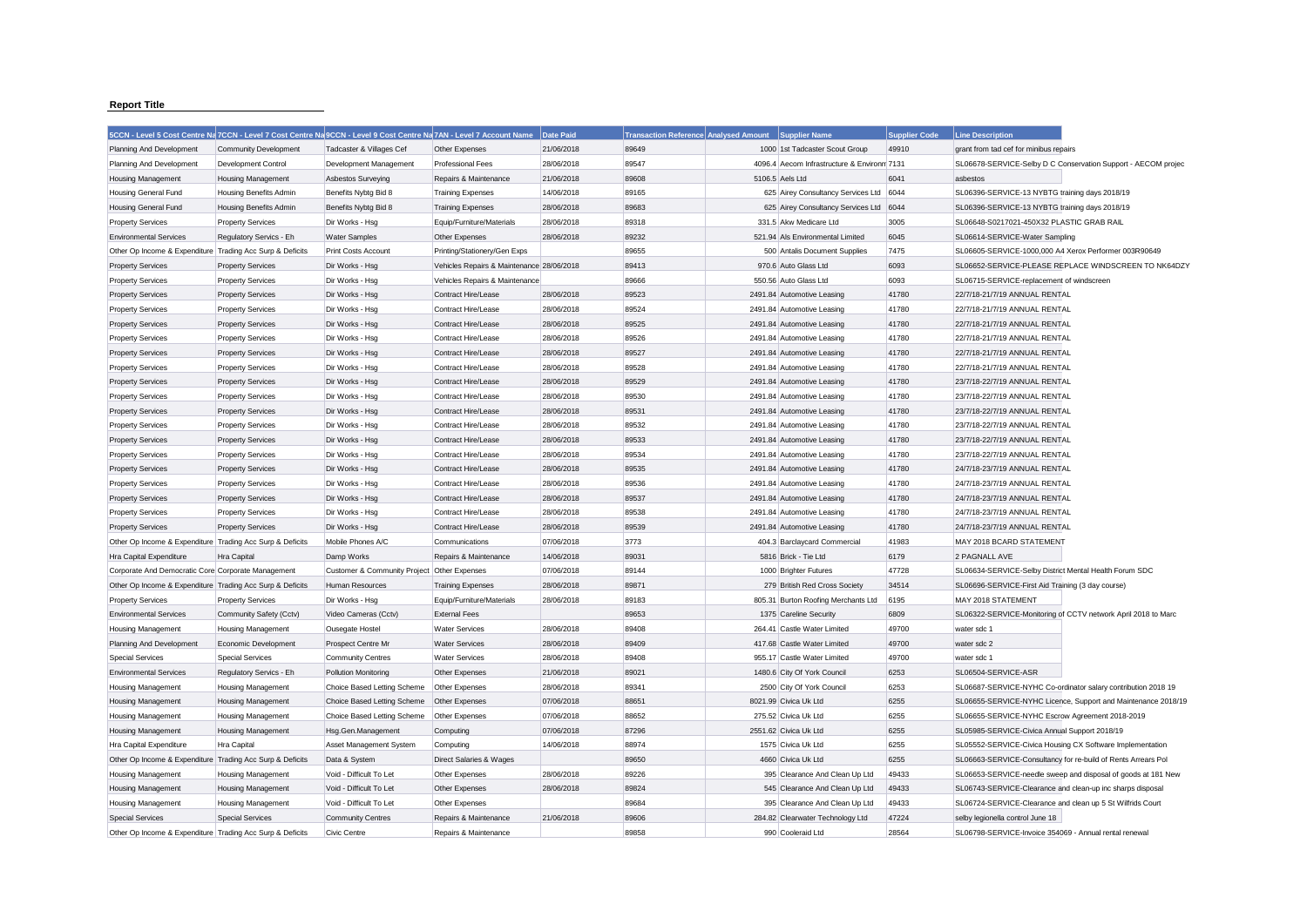| Planning And Development                                                                   | Development Control          | Development Management                                | Professional Fees            |                          | 89659 | 1850 Cp Viability Ltd                                                   | 48366 | SL06498-SERVICE-Viability report for Selby Road, Camblesforth                        |                                                               |
|--------------------------------------------------------------------------------------------|------------------------------|-------------------------------------------------------|------------------------------|--------------------------|-------|-------------------------------------------------------------------------|-------|--------------------------------------------------------------------------------------|---------------------------------------------------------------|
| Planning And Development                                                                   | <b>Community Development</b> | Western Cef                                           | Other Expenses               | 14/06/2018               | 89405 | 599 Create Tvt                                                          | 46848 | SL06728-SERVICE-Western Flyer - 10/7/18                                              |                                                               |
| <b>Environmental Services</b>                                                              | Recycling                    | Recycling                                             | <b>External Fees</b>         | 07/06/2018               | 89047 | 6979.83 C S Backhouse Ltd                                               | 47543 | <b>GREENWASTE</b>                                                                    |                                                               |
| Planning And Development                                                                   | Economic Development         | P4g Growing Enterprise                                | Other Expenses               | 21/06/2018               | 89127 | 550 Cushman & Wakefield                                                 | 47342 |                                                                                      | SL06658-SERVICE-Ulleskelf Valuation for Loan Agreement to SDH |
| Other Op Income & Expenditure Trading Acc Surp & Deficits                                  |                              | <b>Central Telephones</b>                             | Communications               | 28/06/2018               | 89317 | 733.31 Daisy Communications Ltd                                         | 6325  | SL06510-SERVICE-Central Telephone Line Contract                                      |                                                               |
| Other Op Income & Expenditure Trading Acc Surp & Deficits                                  |                              | Mobile Phones A/C                                     | Communications               | 28/06/2018               | 89321 | 580.88 Daisy Communications Ltd                                         | 6325  | SL06496-SERVICE-Mobile Phone Contract                                                |                                                               |
| Other Op Income & Expenditure Trading Acc Surp & Deficits                                  |                              | <b>Legal Services</b>                                 | <b>Training Expenses</b>     | 28/06/2018               | 89892 | 629.33 Personal Information                                             | 48717 | PRACTICING CERTIFICATE REIMBURSMENT FEES                                             |                                                               |
| Other Op Income & Expenditure Trading Acc Surp & Deficits                                  |                              | Leadership Team                                       | Subscriptions                | 21/06/2018               | 89148 | 500 District Councils Network                                           | 26040 | SL06479-SERVICE-DCN 2018/19 Annual Subscription                                      |                                                               |
| Other Op Income & Expenditure Trading Acc Surp & Deficits                                  |                              | Data & System                                         | Computing                    | 21/06/2018               | 89153 | 1100 Dotted Eves Ltd                                                    | 38771 | SL06563-SERVICE-MISO Shapefile (Ref:110968/feb update)                               |                                                               |
| Corporate And Democratic Core Corporate Management                                         |                              | Partnership Development                               | Other Expenses               | 14/06/2018               | 89231 | 1000 East Riding Of Yorkshire Council 45564                             |       |                                                                                      | SL06582-SERVICE-Contribution to the N&EYorks LNP Development  |
| <b>Cultural And Related Services</b>                                                       | Open Spaces                  | Community Parks & Open Space Repairs & Maintenance    |                              | 21/06/2018               | 89129 | 1607.2 Enterprise Managed Services Ltc 6404                             |       | march additionals                                                                    |                                                               |
| Cultural And Related Services                                                              | Open Spaces                  | Community Parks & Open Space Repairs & Maintenance    |                              | 21/06/2018               | 89130 | 4542.71 Enterprise Managed Services Ltd 6404                            |       | completion of waste management may 2018                                              |                                                               |
| <b>Cultural And Related Services</b>                                                       | Open Spaces                  | Community Parks & Open Space Repairs & Maintenance    |                              | 21/06/2018               | 89131 | 460.42 Enterprise Managed Services Ltd 6404                             |       | grass cutting service April 2018                                                     |                                                               |
| <b>Cultural And Related Services</b>                                                       | Open Spaces                  | Community Parks & Open Space Repairs & Maintenance    |                              | 21/06/2018               | 89132 | 391.18 Enterprise Managed Services Ltd 6404                             |       | additionals April 2018                                                               |                                                               |
| Cultural And Related Services                                                              | Open Spaces                  | Community Parks & Open Space Repairs & Maintenance    |                              | 28/06/2018               | 89379 | 460.42 Enterprise Managed Services Ltd 6404                             |       | FAIRBURN GRASS CUTTING MAY 18                                                        |                                                               |
| Cultural And Related Services                                                              | Open Spaces                  | Community Parks & Open Space Repairs & Maintenance    |                              | 28/06/2018               | 89395 | 391.18 Enterprise Managed Services Ltd 6404                             |       | MAY ADDITIONALS AS AGREED                                                            |                                                               |
| Cultural And Related Services                                                              | Open Spaces                  | <b>Grass Cutting</b>                                  | Repairs & Maintenance        | 21/06/2018               | 89130 | 2962.95 Enterprise Managed Services Ltc 6404                            |       | completion of waste management may 2018                                              |                                                               |
| Cultural And Related Services                                                              | Open Spaces                  | Selby Park                                            | Repairs & Maintenance        | 21/06/2018               | 89130 | 9109.64 Enterprise Managed Services Ltd 6404                            |       | completion of waste management may 2018                                              |                                                               |
| Cultural And Related Services                                                              | Recreation & Sport           | Selby Leisure Centre                                  | Repairs & Maintenance        | 21/06/2018               | 89130 | 775.07 Enterprise Managed Services Ltc 6404                             |       | completion of waste management may 2018                                              |                                                               |
| <b>Environmental Services</b>                                                              | <b>Cemetery Services</b>     | <b>Closed Burial Ground</b>                           | Repairs & Maintenance        | 21/06/2018               | 89130 | 1167.98 Enterprise Managed Services Ltd 6404                            |       | completion of waste management may 2018                                              |                                                               |
| <b>Environmental Services</b>                                                              | Recycling                    | Recycling                                             | <b>External Fees</b>         | 21/06/2018               | 89130 | 128184.11 Enterprise Managed Services Ltc 6404                          |       | completion of waste management may 2018                                              |                                                               |
| <b>Environmental Services</b>                                                              | <b>Street Cleansing</b>      | <b>Litter Bins</b>                                    | Repairs & Maintenance        | 21/06/2018               | 89129 | 425.74 Enterprise Managed Services Ltd 6404                             |       | march additionals                                                                    |                                                               |
| <b>Environmental Services</b>                                                              | <b>Street Cleansing</b>      | <b>Street Cleansing</b>                               | <b>External Fees</b>         | 21/06/2018               | 89129 | 1849.08 Enterprise Managed Services Ltd 6404                            |       | march additionals                                                                    |                                                               |
| <b>Environmental Services</b>                                                              | <b>Street Cleansing</b>      | <b>Street Cleansing</b>                               | <b>External Fees</b>         | 21/06/2018               | 89130 | 48409.16 Enterprise Managed Services Ltd 6404                           |       | completion of waste management may 2018                                              |                                                               |
| <b>Environmental Services</b>                                                              | <b>Trade Waste</b>           | <b>Clinical Waste</b>                                 | <b>External Fees</b>         | 21/06/2018               | 89130 | 4522.03 Enterprise Managed Services Ltd 6404                            |       | completion of waste management may 2018                                              |                                                               |
| <b>Environmental Services</b>                                                              | <b>Trade Waste</b>           | <b>Commercial Waste</b>                               | <b>External Fees</b>         | 21/06/2018               | 89130 | 26649.66 Enterprise Managed Services Ltd 6404                           |       | completion of waste management may 2018                                              |                                                               |
| <b>Environmental Services</b>                                                              | <b>Waste Collection</b>      | Dom Wheeled Bins/Sac                                  | <b>External Fees</b>         | 21/06/2018               | 89130 | 22781.84 Enterprise Managed Services Ltc 6404                           |       | completion of waste management may 2018                                              |                                                               |
| <b>Environmental Services</b>                                                              | <b>Waste Collection</b>      | Refuse Collection General                             | Advertising                  | 21/06/2018               | 89130 | 1712.69 Enterprise Managed Services Ltd 6404                            |       | completion of waste management may 2018                                              |                                                               |
| <b>Environmental Services</b>                                                              | Waste Collection             | Refuse Collection General                             | <b>External Fees</b>         | 21/06/2018               | 89129 | 13417.7 Enterprise Managed Services Ltd 6404                            |       | march additionals                                                                    |                                                               |
| <b>Environmental Services</b>                                                              | <b>Waste Collection</b>      | Refuse Collection General                             | <b>External Fees</b>         | 21/06/2018               | 89130 | 91665.7 Enterprise Managed Services Ltd 6404                            |       | completion of waste management may 2018                                              |                                                               |
| <b>Environmental Services</b>                                                              | <b>Waste Collection</b>      | <b>Refuse Collection General</b>                      | <b>External Fees</b>         | 21/06/2018               | 89132 | 10734.16 Enterprise Managed Services Ltd 6404                           |       | additionals April 2018                                                               |                                                               |
| <b>Environmental Services</b>                                                              | <b>Waste Collection</b>      | Refuse Collection General                             | <b>External Fees</b>         | 28/06/2018               | 89395 | 10734.16 Enterprise Managed Services Ltd 6404                           |       | MAY ADDITIONALS AS AGREED                                                            |                                                               |
| <b>Gf Capital Expenditure</b>                                                              | General Fund Capital         | Sport Grounds Improvement Wo Repairs & Maintenance    |                              | 21/06/2018               | 89129 | 2992.02 Enterprise Managed Services Ltd 6404                            |       | march additionals                                                                    |                                                               |
| Highways, Roads And Transport Parking Services                                             |                              | Car Parks-Other                                       | Repairs & Maintenance        | 21/06/2018               | 89130 | 287.97 Enterprise Managed Services Ltd 6404                             |       | completion of waste management may 2018                                              |                                                               |
| <b>Special Services</b>                                                                    | <b>Special Services</b>      | Grassed Areas & Open Spaces Repairs & Maintenance     |                              | 21/06/2018               | 89129 | 1706.98 Enterprise Managed Services Ltd 6404                            |       | march additionals                                                                    |                                                               |
| <b>Special Services</b>                                                                    | <b>Special Services</b>      | Grassed Areas & Open Spaces Repairs & Maintenance     |                              | 21/06/2018               | 89130 | 7804.35 Enterprise Managed Services Ltd 6404                            |       | completion of waste management may 2018                                              |                                                               |
| <b>Special Services</b>                                                                    | <b>Special Services</b>      | <b>Pumping Stations</b>                               | <b>External Fees</b>         | 14/06/2018               | 89311 | 890 Environment Agency                                                  | 46217 | 1/4/18-31/3/19 LABURNUM GROVE SEWAGE CHG                                             |                                                               |
| <b>Special Services</b>                                                                    | <b>Special Services</b>      | <b>Pumping Stations</b>                               | <b>External Fees</b>         | 14/06/2018               | 89312 | 1780 Environment Agency                                                 | 46217 | 1/4/18-31/3/19 RYTHER SEWAGE WORKS CHG                                               |                                                               |
| Hra Capital Expenditure                                                                    | Hra Capital                  | Damp Works                                            | Repairs & Maintenance        | 21/06/2018               | 89057 | 708.68 Envirovent Ltd                                                   | 6406  | ASBESTOS REMOVAL AND FIT HEATER                                                      |                                                               |
| Hra Capital Expenditure                                                                    | Hra Capital                  | Damp Works                                            | Repairs & Maintenance        | 28/06/2018               | 89414 | 389 Envirovent Ltd                                                      | 6406  | 135 YORK ROAD TADCASTER LS24 8AU                                                     |                                                               |
| Other Op Income & Expenditure Trading Acc Surp & Deficits                                  |                              | Civic Centre                                          | Fixtures & Fittings          | 07/06/2018               | 88554 | 444 Frem Ltd                                                            | 48458 | SL06247-SERVICE-Acrylic screen 1600mm wide                                           |                                                               |
| Other Op Income & Expenditure Trading Acc Surp & Deficits                                  |                              | <b>Civic Centre</b>                                   | Fixtures & Fittings          | 07/06/2018               | 88554 | 1956 Frem Ltd                                                           | 48458 |                                                                                      | SL06247-SERVICE-High Back Operators Chair - Upholstered in Ca |
| Other Op Income & Expenditure Trading Acc Surp & Deficits                                  |                              | <b>Civic Centre</b>                                   | Fixtures & Fittings          | 07/06/2018               | 88554 | 1380 Frem Ltd                                                           | 48458 |                                                                                      | SL06247-SERVICE-Purpose Made Single Desk 1600mm wide x1200mm  |
| Other Op Income & Expenditure Trading Acc Surp & Deficits                                  |                              | Civic Centre                                          | Printing/Stationery/Gen Exps | 07/06/2018               | 88554 | 495 Frem Ltd                                                            | 48458 | SL06247-S2206002-DELIVERY CHARGES (ORDER AMEND)                                      |                                                               |
|                                                                                            |                              |                                                       | Subsistence & Conf Expenses  | 28/06/2018               | 89613 |                                                                         | 33932 |                                                                                      |                                                               |
| Corporate And Democratic Core Democratic Rep & Mgmnt                                       |                              | Democratic Core                                       | Other Expenses               | 07/06/2018               | 88766 | 720 Frontline Consulting Associates<br>10600 Hambleton District Council | 6517  | SL06751-SERVICE-Members' Equalities Training                                         |                                                               |
| Housing General Fund<br>Highways, Roads And Transport Parking Services                     | <b>Housing Strategy</b>      | Ny Regional Strategy Officer<br>Car Parks Enforcement | <b>External Fees</b>         | 21/06/2018               | 88559 | 3906.92 Harrogate Borough Council                                       | 6523  | SL06569-SERVICE-RHE Programme Contributions<br>2017/18 OFF STREET CAR PARKING COSTS  |                                                               |
| <b>Environmental Services</b>                                                              |                              | <b>Public Conveniences</b>                            | <b>External Fees</b>         |                          | 89189 | 3943.16 Healthmatic Ltd                                                 | 6545  |                                                                                      |                                                               |
|                                                                                            | Regulatory Servics - Eh      | Housing Support & Enforcement Other Expenses          |                              | 28/06/2018<br>07/06/2018 | 89163 | 372.73 Henriksen Ltd                                                    | 6555  | SL06273-SERVICE-Maintenance & cleaning of public toilets 1 Ap<br>MAY 2018 COMMISSION |                                                               |
| Other Op Income & Expenditure Trading Acc Surp & Deficits<br><b>Environmental Services</b> |                              | <b>Burial Of The Dead</b>                             |                              | 28/06/2018               | 89612 | 2300 H H Chambers & Son                                                 | 6230  | Personal Information                                                                 |                                                               |
| Housing Management                                                                         | <b>Cemetery Services</b>     | Housing Management                                    | Other Expenses               | 01/06/2018               | 89161 | 255 Hmcts                                                               | 6577  | 604875 WARRANT HEARING                                                               |                                                               |
|                                                                                            | <b>Housing Management</b>    |                                                       | <b>Legal Fees</b>            |                          |       |                                                                         |       |                                                                                      |                                                               |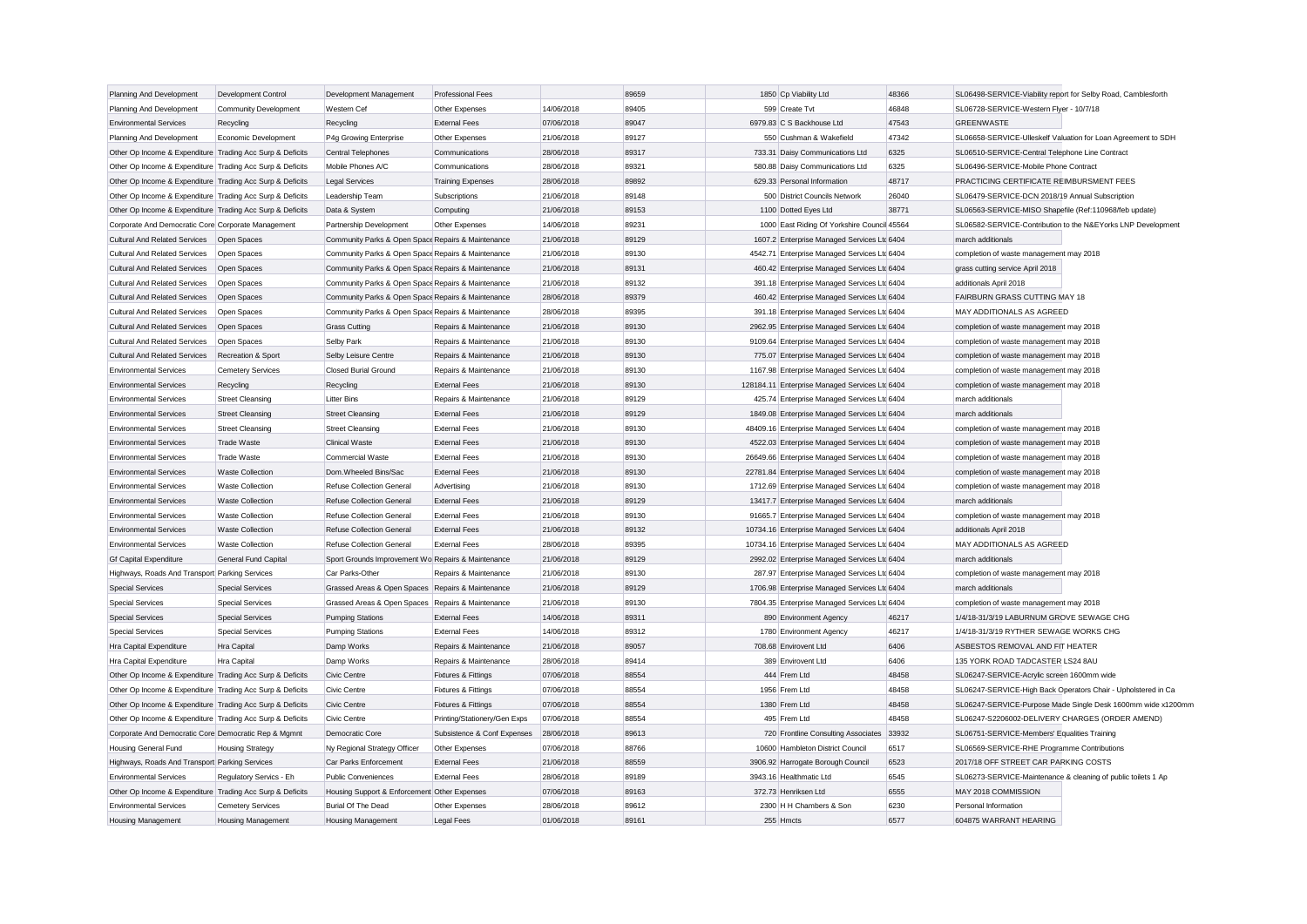| Holding & Personal Accounts                               | Control Accounts            | <b>Creditors Control</b>              | Tax Deduct On Contract Paymer 07/06/2018 |            | 89250 | 2449.5 Hm Revenue & Customs                      | 6590  | JUNE 2018 CIS DEDUCTIONS                                    |                                                               |
|-----------------------------------------------------------|-----------------------------|---------------------------------------|------------------------------------------|------------|-------|--------------------------------------------------|-------|-------------------------------------------------------------|---------------------------------------------------------------|
| Hra Capital Expenditure                                   | <b>Hra Capital</b>          | Void Property Repairs                 | Repairs & Maintenance                    | 21/06/2018 | 89407 | 1363 Home Maintenance                            | 47112 | 2 Westfield square                                          |                                                               |
| Hra Capital Expenditure                                   | Hra Capital                 | Aids & Adaptions Programme            | Repairs & Maintenance                    | 28/06/2018 | 89415 | 1995 Home Utility Group Limited                  | 47533 | INSTALLATION OF WET ROOM                                    |                                                               |
| <b>Property Services</b>                                  | <b>Property Services</b>    | Dir Works - Hsg                       | Equip/Furniture/Materials                | 14/06/2018 | 89236 | 7718.58 Howdens Joinery Ltd                      | 21474 | MAY 2018 STATEMENT                                          |                                                               |
| <b>Environmental Services</b>                             | <b>Street Cleansing</b>     | <b>Street Cleansing</b>               | <b>External Fees</b>                     | 28/06/2018 | 89338 | 420 Inchpunch Design Limited                     | 47246 | SL06442-SERVICE-Concept & design, logo & strapline          |                                                               |
| <b>Environmental Services</b>                             | <b>Street Cleansing</b>     | <b>Street Cleansing</b>               | Other/Funding Income                     | 28/06/2018 | 89394 | 329 Inchpunch Design Limited                     | 47246 |                                                             | SL06669-SERVICE-Clean driver scheme 1000 branded window stick |
| Planning And Development                                  | Economic Development        | P4g Open For Business                 | Other Expenses                           | 21/06/2018 | 89393 | 8375 Independent Television News Lin 50113       |       | SL06720-SERVICE-APSE film (place branding)                  |                                                               |
| <b>Property Services</b>                                  | <b>Property Services</b>    | Dir Works - Hsg                       | Equip/Furniture/Materials                | 21/06/2018 | 89519 | 4700.15 Jewson Ltd                               | 6662  | MAY 2018 STATEMENT                                          |                                                               |
| Planning And Development                                  | Economic Development        | P4g Open For Business                 | Other Expenses                           | 21/06/2018 | 89075 | 500 Johnston Press                               | 49745 | SL06265-SERVICE-place branding advertising                  |                                                               |
| <b>Property Services</b>                                  | <b>Property Services</b>    | Dir Works - Hsg                       | <b>External Fees</b>                     | 28/06/2018 | 89074 | 9873 Keepmoat Regeneration Limited 43184         |       | 81 SPRINGFIELD SHERBURN                                     |                                                               |
| Planning And Development                                  | Development Control         | Development Management                | Professional Fees                        | 14/06/2018 | 89381 | 400 Kings Chambers                               | 34560 | draft whitness statement                                    |                                                               |
| Hra Capital Expenditure                                   | Hra Capital                 | Ousegate Hostel                       | Repairs & Maintenance                    | 28/06/2018 | 89432 | 670 Kml Flooring Services                        | 6704  | 7 OUSEGATE LODGE                                            |                                                               |
| <b>Property Services</b>                                  | <b>Property Services</b>    | Dir Works - Hsg                       | <b>External Fees</b>                     | 28/06/2018 | 89178 | 590 Kml Flooring Services                        | 6704  | 9 BACK LANE NORTH DUFFIELD                                  |                                                               |
| <b>Property Services</b>                                  | <b>Property Services</b>    | Dir Works - Hsg                       | Other Expenses                           | 28/06/2018 | 89256 | 520 Kml Flooring Services                        | 6704  | 9 NORMANDY CLOSE SELBY                                      |                                                               |
| Other Op Income & Expenditure Trading Acc Surp & Deficits |                             | Marketing & Comms                     | Other Expenses                           | 21/06/2018 | 89227 | 3057 Leaflet Distribution Services Limi 23920    |       | SL06668-SERVICE-citizenlink special distribution            |                                                               |
| Other Op Income & Expenditure Trading Acc Surp & Deficits |                             | Marketing & Comms                     | Other Expenses                           | 28/06/2018 | 89643 | 2622.54 Leaflet Distribution Services Limi 23920 |       | SL06722-SERVICE-ryedale citizenlink distribution            |                                                               |
| Other Op Income & Expenditure Trading Acc Surp & Deficits |                             | Human Resources                       | <b>Training Expenses</b>                 | 28/06/2018 | 89825 | 520 Local Government Association 37138           |       | SL06792-SERVICE-LGPS Understanding Employer Roles           |                                                               |
| Planning And Development                                  | Development Control         | Development Management                | Direct Salaries & Wages                  | 07/06/2018 | 88982 | 1337.92 Macdonald & Company Freelanc 47534       |       | SL06464-SERVICE-Agency Fees                                 |                                                               |
| Planning And Development                                  | Development Control         | Development Management                | Direct Salaries & Wages                  | 07/06/2018 | 89136 | 1717.6 Macdonald & Company Freeland 47534        |       | SP00015-SERVICE-New Order number                            |                                                               |
| Planning And Development                                  | <b>Development Control</b>  | Development Management                | Direct Salaries & Wages                  | 07/06/2018 | 89138 | 1332.84 Macdonald & Company Freelanc 47534       |       | SP00016-SERVICE-New order number                            |                                                               |
| Planning And Development                                  | Development Control         | Development Management                | Direct Salaries & Wages                  | 07/06/2018 | 89140 | 1379.73 Macdonald & Company Freeland 47534       |       | SL06463-SERVICE-Agency Fees                                 |                                                               |
| Planning And Development                                  | Development Control         | Development Management                | Direct Salaries & Wages                  | 14/06/2018 | 88983 | 1397.28 Macdonald & Company Freelanc 47534       |       | SL06463-SERVICE-Agency Fees                                 |                                                               |
| Planning And Development                                  | Development Control         | Development Management                | Direct Salaries & Wages                  | 14/06/2018 | 89137 | 1374.83 Macdonald & Company Freeland 47534       |       | SP00017-SERVICE-New order number                            |                                                               |
| Planning And Development                                  | <b>Development Control</b>  | Development Management                | Direct Salaries & Wages                  | 14/06/2018 | 89139 | 1337.92 Macdonald & Company Freelanc 47534       |       | SL06464-SERVICE-Agency Fees                                 |                                                               |
| Planning And Development                                  | Development Control         | Development Management                | Direct Salaries & Wages                  | 14/06/2018 | 89305 | 425.63 Macdonald & Company Freeland 47534        |       | SP00015-SERVICE-New Order number                            |                                                               |
| Planning And Development                                  | Development Control         | Development Management                | Direct Salaries & Wages                  | 14/06/2018 | 89307 | 367.82 Macdonald & Company Freeland 47534        |       | SP00016-SERVICE-New order number                            |                                                               |
| Planning And Development                                  | Development Control         | Development Management                | Direct Salaries & Wages                  | 21/06/2018 | 89306 | 1604.6 Macdonald & Company Freeland 47534        |       | SP00017-SERVICE-New order number                            |                                                               |
| Planning And Development                                  | Development Control         | Development Management                | Direct Salaries & Wages                  | 21/06/2018 | 89600 | 1459.4 Macdonald & Company Freeland 47534        |       | SP00016-SERVICE-New order number                            |                                                               |
| Planning And Development                                  | Development Control         | Development Management                | Direct Salaries & Wages                  | 28/06/2018 | 89304 | 1118.7 Macdonald & Company Freeland 47534        |       | SL06463-SERVICE-Agency Fees                                 |                                                               |
| Planning And Development                                  | Development Control         | Development Management                | Direct Salaries & Wages                  | 28/06/2018 | 89308 | 1211.36 Macdonald & Company Freeland 47534       |       | SL06464-SERVICE-Agency Fees                                 |                                                               |
| Planning And Development                                  | Development Control         | Development Management                | Direct Salaries & Wages                  | 28/06/2018 | 89599 | 1933.1 Macdonald & Company Freeland 47534        |       | SP00017-SERVICE-New order number                            |                                                               |
| Planning And Development                                  | <b>Development Control</b>  | Development Management                | Direct Salaries & Wages                  | 28/06/2018 | 89602 | 1337.92 Macdonald & Company Freelanc 47534       |       | SL06464-SERVICE-Agency Fees                                 |                                                               |
| Planning And Development                                  | Development Control         | Development Management                | Direct Salaries & Wages                  | 28/06/2018 | 89604 | 1672.4 Macdonald & Company Freeland 47534        |       | SP00015-SERVICE-New Order number                            |                                                               |
| Planning And Development                                  | Development Control         | Development Management                | Direct Salaries & Wages                  | 28/06/2018 | 89792 | 1777.87 Macdonald & Company Freelanc 47534       |       | SP00015-SERVICE-New Order number                            |                                                               |
| Planning And Development                                  | Development Control         | Development Management                | Direct Salaries & Wages                  | 28/06/2018 | 89793 | 1337.92 Macdonald & Company Freeland 47534       |       | SL06464-SERVICE-Agency Fees                                 |                                                               |
| Planning And Development                                  | Development Control         | Development Management                | Direct Salaries & Wages                  | 28/06/2018 | 89794 | 1379.73 Macdonald & Company Freelanc 47534       |       | SL06463-SERVICE-Agency Fees                                 |                                                               |
| Planning And Development                                  | Development Control         | Development Management                | Direct Salaries & Wages                  | 28/06/2018 | 89795 | 1792.93 Macdonald & Company Freeland 47534       |       | SP00017-SERVICE-New order number                            |                                                               |
| Planning And Development                                  | <b>Development Control</b>  | Development Management                | Direct Salaries & Wages                  | 28/06/2018 | 89890 | 1379.73 Macdonald & Company Freeland 47534       |       | SL06463-SERVICE-Agency Fees                                 |                                                               |
| Other Op Income & Expenditure Trading Acc Surp & Deficits |                             | Assets Team Trading                   | Direct Salaries & Wages                  | 07/06/2018 | 89124 | 580.16 Matrix Scm Limited                        | 48241 | SL06465-SERVICE-Agency Fees                                 |                                                               |
| Other Op Income & Expenditure Trading Acc Surp & Deficits |                             | <b>Assets Team Trading</b>            | Direct Salaries & Wages                  | 07/06/2018 | 89255 | 1034.88 Matrix Scm Limited                       | 48241 | SL06465-SERVICE-Agency Fees                                 |                                                               |
| Other Op Income & Expenditure Trading Acc Surp & Deficits |                             | Assets Team Trading                   | Direct Salaries & Wages                  | 28/06/2018 | 89442 | 580.16 Matrix Scm Limited                        | 48241 | SL06465-SERVICE-Agency Fees                                 |                                                               |
| Other Op Income & Expenditure Trading Acc Surp & Deficits |                             | <b>Assets Team Trading</b>            | Direct Salaries & Wages                  | 28/06/2018 | 89826 | 580.16 Matrix Scm Limited                        | 48241 | SL06465-SERVICE-Agency Fees                                 |                                                               |
| Other Op Income & Expenditure Trading Acc Surp & Deficits |                             | Assets Team Trading                   | Direct Salaries & Wages                  | 28/06/2018 | 89864 | 580.16 Matrix Scm Limited                        | 48241 | SL06465-SERVICE-Agency Fees                                 |                                                               |
| Hra Capital Expenditure                                   | Hra Capital                 | <b>Estate Enhancements</b>            | Repairs & Maintenance                    | 28/06/2018 | 89646 | 900 Matthew Brown                                | 42614 | SL06657-SERVICE-Clearance of land at Lowfield Road, Barlby. |                                                               |
| Other Op Income & Expenditure Trading Acc Surp & Deficits |                             | Marketing & Comms                     | Other Expenses                           | 28/06/2018 | 89598 | 1930 Maximise Pm Ltd                             | 48641 | SL06667-SERVICE-Citizenlink special print                   |                                                               |
| <b>Housing Management</b>                                 | <b>Housing Management</b>   | Central Heating-Gas                   | Repairs & Maintenance                    | 07/06/2018 | 89143 | 26496 Mears Limited                              | 48311 | INSTALMENT 13 GAS CONTRACT 2017-2020                        |                                                               |
| Hra Capital Expenditure                                   | Hra Capital                 | <b>Central Heating Systems</b>        | Repairs & Maintenance                    | 07/06/2018 | 89143 | 5538.86 Mears Limited                            | 48311 | INSTALMENT 13 GAS CONTRACT 2017-2020                        |                                                               |
| <b>Property Services</b>                                  | <b>Property Services</b>    | Dir Works - Hsg                       | Other Expenses                           |            | 89770 | 675.2 Michael Walsh (Plasterers) Ltd             | 7419  | 67 Ashtree walk                                             |                                                               |
| <b>Property Services</b>                                  | <b>Property Services</b>    | Dir Works - Hsg                       | Other Expenses                           |            | 89771 | 440.4 Michael Walsh (Plasterers) Ltd             | 7419  | 16 APPLETREE WALK                                           |                                                               |
| <b>Property Services</b>                                  | <b>Property Services</b>    | Dir Works - Hsg                       | Equip/Furniture/Materials                | 14/06/2018 | 89301 | 1343.45 Mkm Building Supplies Ltd                | 21210 | MAY 2018 STATEMENT                                          |                                                               |
| <b>Gf Capital Expenditure</b>                             | <b>General Fund Capital</b> | Committee Management System Computing |                                          | 28/06/2018 | 89768 | 3750 Modern Mindset Ltd                          | 49962 | SL06532-SERVICE-moderngov Installation                      |                                                               |
|                                                           |                             |                                       |                                          |            |       |                                                  |       |                                                             |                                                               |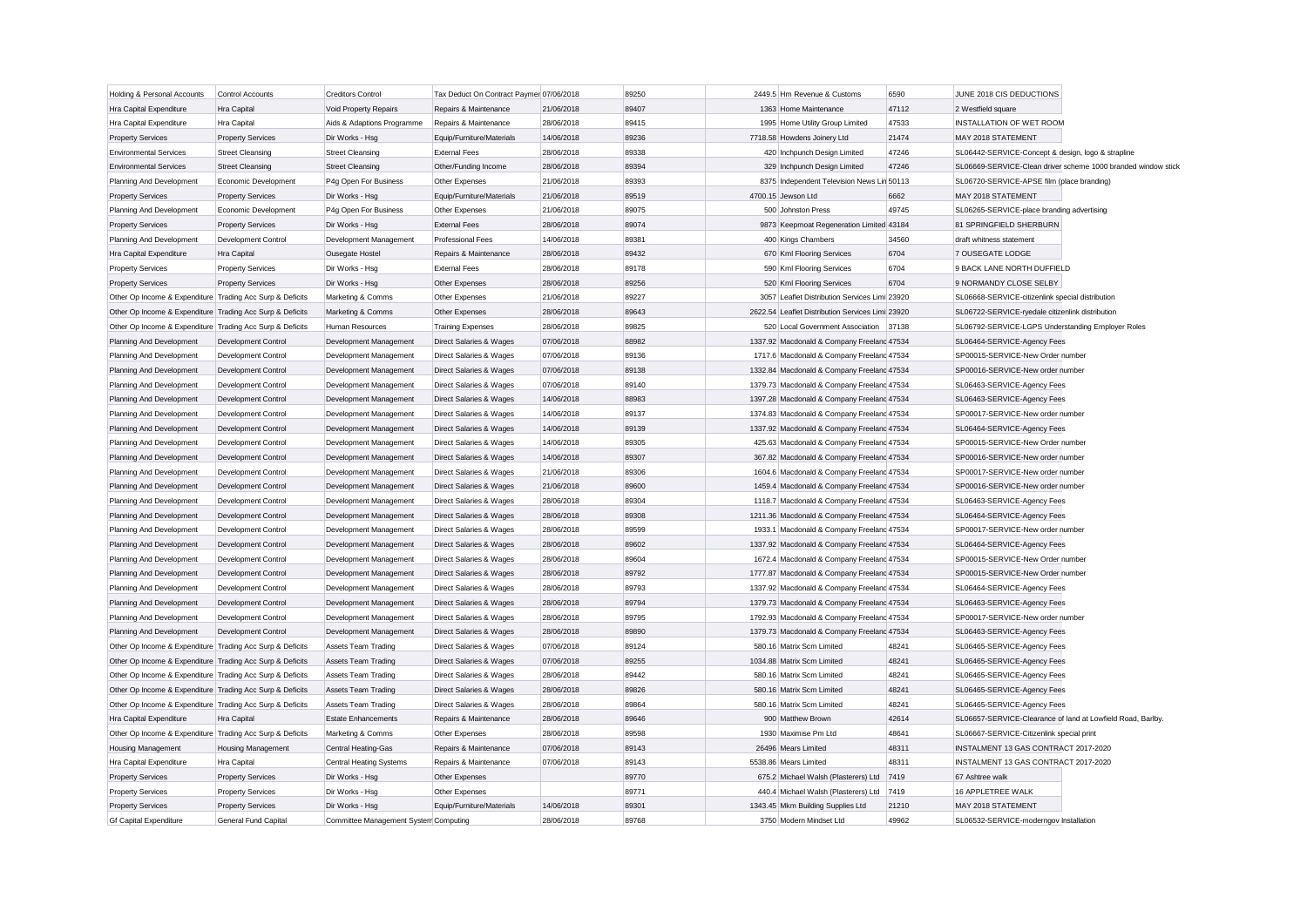| Housing Management                                        | <b>Housing Management</b>                                                | Central Heating-Gas                                 | Professional Fees            | 28/06/2018 | 89603 | 466.56 Morgan Lambert Ltd                      | 6835  | THIRD PARTY QUALITY AUDITS                                      |                                                               |
|-----------------------------------------------------------|--------------------------------------------------------------------------|-----------------------------------------------------|------------------------------|------------|-------|------------------------------------------------|-------|-----------------------------------------------------------------|---------------------------------------------------------------|
| Planning And Development                                  | <b>Community Development</b>                                             | Eastern Cef                                         | Other Expenses               | 14/06/2018 | 89398 | 1357 Mrs R Powell For Play Stillingflee 50136  |       | DEFIB PROJECT                                                   |                                                               |
| Highways, Roads And Transport Parking Services            |                                                                          | Car Parks Enforcement                               | Repairs & Maintenance        | 28/06/2018 | 89335 | 687.5 Nagels Uk Ltd                            | 49098 | SL05529-SERVICE-Strada single issue tickets 2nd delivery        |                                                               |
| Central Services To The Public   Local Tax Collection     |                                                                          | Council Tax Collection                              | Computing                    | 28/06/2018 | 89200 | 621.93 Neopost Ltd                             | 6867  | 9/7/18-8/10/18 MAINTENANCE                                      |                                                               |
| Other Op Income & Expenditure Other Operating Expenditure |                                                                          | Parish Precepts                                     | Collection Fund - General    | 21/06/2018 | 89520 | 1200 Newland Parish Council                    | 31679 | PARISH PRECEPT                                                  |                                                               |
| Planning And Development                                  | Economic Development                                                     | P4g Open For Business                               | Other Expenses               | 28/06/2018 | 89334 | 750 Newsco Insider Limited                     | 49758 | SL06325-SERVICE-place branding advertising insider media        |                                                               |
| Planning And Development                                  | Economic Development                                                     | P4g Open For Business                               | Other Expenses               | 28/06/2018 | 89661 | 1460 Newsco Insider Limited                    | 49758 | SL06325-SERVICE-place branding advertising insider media        |                                                               |
| Hra Capital Expenditure                                   | Hra Capital                                                              | Phase 1 Hsg Dev Byram Pk Rd Consultants Fees        |                              | 21/06/2018 | 89158 | 800 Nichol Thomas Ltd                          | 50088 |                                                                 | SL06664-SERVICE-Employers Agent Services Byram Park Road      |
| Hra Capital Expenditure                                   | <b>Hra Capital</b>                                                       | Phase 1 Hsq Dev Byram Pk Rd Consultants Fees        |                              | 21/06/2018 | 89191 | 800 Nichol Thomas Ltd                          | 50088 |                                                                 | SL06664-SERVICE-Employers Agent Services Byram Park Road      |
| Hra Capital Expenditure                                   | Hra Capital                                                              | Phase 1 Hsg Dev Byram Pk Rd Consultants Fees        |                              | 28/06/2018 | 89170 | 2000 Nichol Thomas Ltd                         | 50088 |                                                                 | SL06664-SERVICE-Employers Agent Services Byram Park Road      |
| <b>Housing General Fund</b>                               | Homelessness                                                             | <b>Homeless Persons</b>                             | Other Expenses               | 28/06/2018 | 89866 | 450 Northwood Estate Agents                    | 45271 | Personal Information                                            |                                                               |
| Corporate And Democratic Core Corporate Management        |                                                                          | <b>External Audit</b>                               | Other Expenses               | 28/06/2018 | 89554 | 625 North Yorkshire County Council 6902        |       |                                                                 | SL06801-SERVICE-NYPF - 17/18 FRS102 / IAS19 Accounting Schedu |
| <b>Environmental Services</b>                             | <b>Trade Waste</b>                                                       | <b>Commercial Waste</b>                             | <b>External Fees</b>         | 28/06/2018 | 89544 | 14099.46 North Yorkshire County Council        | 6902  | SL06690-S1013029-BULK WASTE DISPOSAL NYCC                       |                                                               |
| Holding & Personal Accounts                               | Miscellaneous Holding Accounts C. Tax Payers Coll Fund Acc               |                                                     | Nycc Precept                 | 25/06/2018 | 89810 | 3500980 North Yorkshire County Council 32208   |       | 27/06/18 PRECEPT INSTALMENT                                     |                                                               |
| Holding & Personal Accounts                               | Miscellaneous Holding Accounts Nndr Payers Coll Fund (Old)               |                                                     | Collection Fund              | 19/06/2018 | 89637 | 263365 North Yorkshire County Council 32208    |       | 21/06/18 RETAINED BUSINESS RATES                                |                                                               |
| Holding & Personal Accounts                               | Miscellaneous Holding Accounts Sect 106 Educate - Dev Contrib Selby Town |                                                     |                              | 07/06/2018 | 89220 | 500000 North Yorkshire County Council 31845    |       | CO/2002/1185 STAYNOR HALL EDUCATION CONT                        |                                                               |
| Other Op Income & Expenditure Trading Acc Surp & Deficits |                                                                          | <b>Human Resources</b>                              | <b>External Fees</b>         |            | 87861 | 10800 North Yorkshire County Council 6902      |       | SL06713-SERVICE-H&S Services 17-18                              |                                                               |
| Other Op Income & Expenditure Trading Acc Surp & Deficits |                                                                          | Human Resources                                     | <b>External Fees</b>         |            | 89618 | 5580 North Yorkshire County Council 6902       |       | SL06574-SERVICE-H&S Services - April to September 2018          |                                                               |
| Other Op Income & Expenditure Trading Acc Surp & Deficits |                                                                          | Human Resources                                     | Printing/Stationery/Gen Exps |            | 89619 | 275 North Yorkshire County Council 6902        |       | SL06732-SERVICE-HR Services                                     |                                                               |
| Other Op Income & Expenditure Trading Acc Surp & Deficits |                                                                          | Human Resources                                     | <b>Staff Recruitment</b>     |            | 89624 | 424 North Yorkshire County Council 6902        |       | SL06814-SERVICE-Head of EDU Recruitment                         |                                                               |
| <b>Property Services</b>                                  | <b>Property Services</b>                                                 | Dir Works - Hsg                                     | Rents                        | 28/06/2018 | 87403 | 5260 North Yorkshire County Council 6902       |       | 4/4/18-3/4/19 DEPOT RENTAL AT AREA 7                            |                                                               |
| <b>Property Services</b>                                  | <b>Property Services</b>                                                 | Dir Works - Hsg                                     | Rents                        | 28/06/2018 | 89555 | 276 North Yorkshire County Council 6902        |       | ADDITIONAL RENT 2018/19                                         |                                                               |
| Holding & Personal Accounts                               | Miscellaneous Holding Accounts C. Tax Payers Coll Fund Acc               |                                                     | Nyfra Precept                | 25/06/2018 | 89812 | 193992 North Yorkshire Fire & Rescue           | 32207 | 27/06/18 PRECEPT INSTALMENT                                     |                                                               |
| Holding & Personal Accounts                               | Miscellaneous Holding Accounts Nndr Payers Coll Fund (Old)               |                                                     | Collection Fund              | 19/06/2018 | 89638 | 29263 North Yorkshire Fire & Rescue            | 32207 | 21/06/18 RETAINED BUSINESS RATES                                |                                                               |
| <b>Environmental Services</b>                             | Comm Safety (Safety Services) Cs-Partner Contributions                   |                                                     | Other Expenses               | 28/06/2018 | 89822 | 1172.5 North Yorkshire Pcc                     | 32209 |                                                                 | SL06649-SERVICE-NYP PCC Contribution to the Community Connect |
| Holding & Personal Accounts                               | Miscellaneous Holding Accounts C. Tax Payers Coll Fund Acc               |                                                     | Nypa Precept                 | 25/06/2018 | 89811 | 652679 North Yorkshire Pcc                     | 32209 | 27/06/18 PRECEPT INSTALMENT                                     |                                                               |
| Non Distributed Costs                                     | <b>Unused Facilities Costs</b>                                           | Barlby Crd                                          | <b>Energy Costs</b>          | 14/06/2018 | 86607 | 821.39 Npower Ltd                              | 6917  | 1/4/16-1/7/16 BARLBY ROAD DEPOT                                 |                                                               |
| Non Distributed Costs                                     | <b>Unused Facilities Costs</b>                                           | <b>Barlby Crd</b>                                   | <b>Energy Costs</b>          | 14/06/2018 | 89123 | 1173.75 Npower Ltd                             | 6917  | <b>BARLBY ROAD SELBY</b>                                        |                                                               |
|                                                           | Economic Development                                                     | Prospect Centre Mr                                  | <b>Energy Costs</b>          | 21/06/2018 | 89120 | 306.79 Npower Ltd                              | 6917  | landlord supply, Prospect Centre                                |                                                               |
| Planning And Development                                  |                                                                          |                                                     | <b>Energy Costs</b>          | 21/06/2018 | 89119 | 664.51 Npower Ltd                              | 6917  |                                                                 |                                                               |
| Planning And Development                                  | Economic Development                                                     | The Vivars Mr                                       |                              | 21/06/2018 | 88818 |                                                | 6917  | communial area the vivars<br>ST WILFRIDS COURT BRAYTON ELECTRIC |                                                               |
| <b>Special Services</b>                                   | <b>Special Services</b>                                                  | <b>Community Centres</b>                            | <b>Energy Costs</b>          |            |       | 1268.59 Npower Ltd                             |       |                                                                 |                                                               |
| Planning And Development                                  | Planning Policy                                                          | Dev. Policy Serv. (Plan Selby)                      | <b>Professional Fees</b>     | 21/06/2018 | 89166 | 7963 Opinion Research Services                 | 34879 |                                                                 | SL06026-SERVICE-Traveller Needs Assessment - Update February  |
| Planning And Development                                  | Development Control                                                      | Development Management                              | Professional Fees            | 07/06/2018 | 89147 | 5000 Ove Arup & Partners Ltd                   | 44147 |                                                                 | SL06307-SERVICE-Landscape advice for Field Lane planning appe |
| <b>Housing Management</b>                                 | <b>Housing Management</b>                                                | Asbestos Surveying                                  | Repairs & Maintenance        | 14/06/2018 | 89333 | 847 Owan Ltd                                   | 6943  | quantity surveyng service for selby home                        |                                                               |
| Housing Management                                        | <b>Housing Management</b>                                                | <b>Painting Dwellings</b>                           | Repairs & Maintenance        | 14/06/2018 | 89333 | 406.56 Owan Ltd                                | 6943  | quantity surveyng service for selby home                        |                                                               |
| Hra Capital Expenditure                                   | Hra Capital                                                              | Central Heating Systems                             | Repairs & Maintenance        | 14/06/2018 | 89333 | 3625.16 Owan Ltd                               | 6943  | quantity surveyng service for selby home                        |                                                               |
| Hra Capital Expenditure                                   | Hra Capital                                                              | Damp Works                                          | Repairs & Maintenance        | 14/06/2018 | 89333 | 914.76 Owan Ltd                                | 6943  | quantity surveyng service for selby home                        |                                                               |
| Hra Capital Expenditure                                   | Hra Capital                                                              | Roof Replacement                                    | Repairs & Maintenance        | 14/06/2018 | 89333 | 474.32 Owan Ltd                                | 6943  | quantity surveyng service for selby home                        |                                                               |
| <b>Special Services</b>                                   | <b>Special Services</b>                                                  | <b>Community Centres</b>                            | Repairs & Maintenance        | 14/06/2018 | 89333 | 542.08 Owan Ltd                                | 6943  | quantity surveyng service for selby home                        |                                                               |
| Hra Capital Expenditure                                   | Hra Capital                                                              | Aids & Adaptions Programme                          | Repairs & Maintenance        | 21/06/2018 | 89375 | 1434.28 Paul Harrison                          | 6531  | Personal Information                                            |                                                               |
| Hra Capital Expenditure                                   | Hra Capital                                                              | Aids & Adaptions Programme                          | Repairs & Maintenance        | 21/06/2018 | 89438 | 1223.11 Paul Harrison                          | 6531  | Personal Information                                            |                                                               |
| Hra Capital Expenditure                                   | Hra Capital                                                              | Aids & Adaptions Programme                          | Repairs & Maintenance        | 28/06/2018 | 89831 | 1645.07 Prism Medical Uk                       | 41970 | Personal Information                                            |                                                               |
| Hra Capital Expenditure                                   | Hra Capital                                                              | Aids & Adaptions Programme                          | Repairs & Maintenance        | 28/06/2018 | 89832 | 1388.75 Prism Medical Uk                       | 41970 | Personal Information                                            |                                                               |
| <b>Property Services</b>                                  | <b>Property Services</b>                                                 | Dir Works - Hsg                                     | <b>External Fees</b>         | 28/06/2018 | 89855 | 324.06 Prism Medical Uk                        | 41970 | 9 BROADACRES AVENUE DN14 9NE                                    |                                                               |
| Other Op Income & Expenditure Trading Acc Surp & Deficits |                                                                          | Ict                                                 | Equip/Furniture/Materials    | 28/06/2018 | 89433 | 1230 Probrand Limited                          | 37238 |                                                                 | SL06727-SERVICE-liyama - liyama ProLite B2482HD-B1 - LED moni |
| Other Op Income & Expenditure Trading Acc Surp & Deficits |                                                                          | Ict                                                 | Equip/Furniture/Materials    | 28/06/2018 | 89546 | 280.05 Probrand Limited                        | 37238 |                                                                 | SL06733-SERVICE-HP - 800GB/1.6TB LTO Ultrium-4 Storage Media  |
| <b>Gf Capital Expenditure</b>                             | General Fund Capital                                                     | Car Park Improvement Program: Repairs & Maintenance |                              | 28/06/2018 | 89422 | 3376.4 Project Fabrications & Engineerir 30470 |       | install restriction barrier                                     |                                                               |
| Hra Capital Expenditure                                   | Hra Capital                                                              | <b>Central Heating Systems</b>                      | Repairs & Maintenance        | 21/06/2018 | 89609 | 1114.84 Pts Plumbing Trade Supplies            | 34513 | selby dc heating F14-1718                                       |                                                               |
| Hra Capital Expenditure                                   | <b>Hra Capital</b>                                                       | <b>Central Heating Systems</b>                      | Repairs & Maintenance        | 21/06/2018 | 89610 | 1884.94 Pts Plumbing Trade Supplies            | 34513 | SELBY DC HEATING F14-1718                                       |                                                               |
| Hra Capital Expenditure                                   | Hra Capital                                                              | <b>Central Heating Systems</b>                      | Repairs & Maintenance        | 21/06/2018 | 89611 | 688.66 Pts Plumbing Trade Supplies             | 34513 | SELBY DC HEATING F14-1718                                       |                                                               |
| Planning And Development                                  | Economic Development                                                     | P4g Retail Experience - Step                        | Other Expenses               | 21/06/2018 | 89076 | 1500 Pwp Design Ltd                            | 49469 |                                                                 | SL06650-SERVICE-Commission of the delivery of Summer 2018 Pop |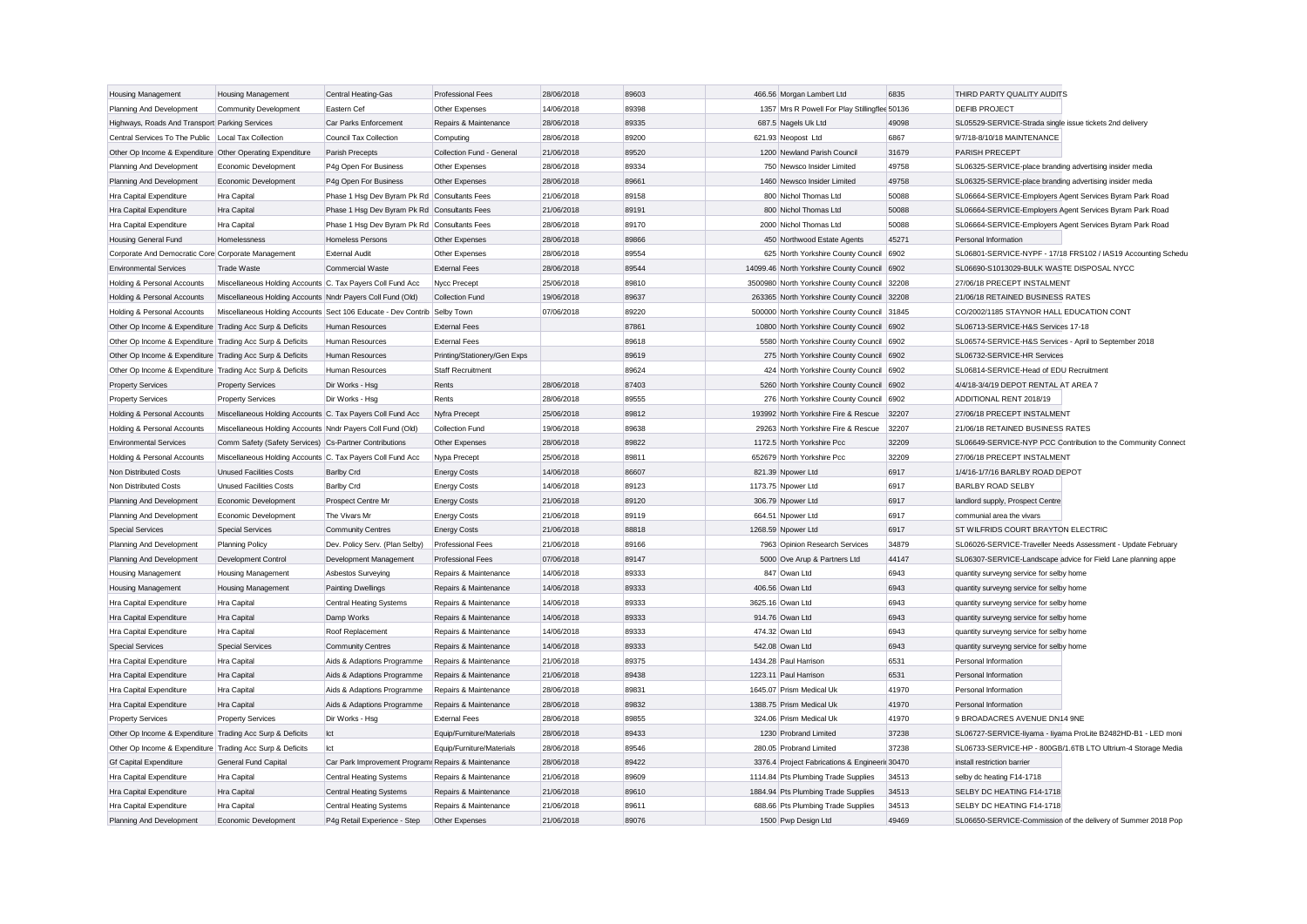| Planning And Development                                  | Economic Development                                       | P4g Retail Experience - Step                | Other Expenses                 |            | 89685 | 1500 Pwp Design Ltd                          | 49469 |                                                         | SL06650-SERVICE-Commission of the delivery of Summer 2018 Pop |
|-----------------------------------------------------------|------------------------------------------------------------|---------------------------------------------|--------------------------------|------------|-------|----------------------------------------------|-------|---------------------------------------------------------|---------------------------------------------------------------|
| <b>Special Services</b>                                   | <b>Special Services</b>                                    | <b>Pumping Stations</b>                     | Repairs & Maintenance          | 21/06/2018 | 89159 | 914.5 R A Dalton                             | 6326  | LOWGATE BALNE DESLUDGING/EQUIPMENT                      |                                                               |
| Other Op Income & Expenditure Trading Acc Surp & Deficits |                                                            | lct                                         | Computing                      | 28/06/2018 | 89336 | 1362.96 Razorblue Ltd                        | 27684 | SL06660-SERVICE-MAG/pulse support                       |                                                               |
| Other Op Income & Expenditure Trading Acc Surp & Deficits |                                                            | Ict                                         | Professional Fees              | 21/06/2018 | 89152 | 400 Razorblue Ltd                            | 27684 |                                                         | SL06258-SERVICE-2018/19 Managed IT for Infrastructure Q/1584/ |
| Hra Capital Expenditure                                   | Hra Capital                                                | Roof Replacement                            | Repairs & Maintenance          |            | 89673 | 1500 Rdh Scaffolding                         | 7036  | SCAFFOLDING 1010377, 1012404,1012008                    |                                                               |
| <b>Gf Capital Expenditure</b>                             | General Fund Capital                                       | <b>Disabled Facilities Grants</b>           | Soft Loans                     | 28/06/2018 | 89790 | 3531 Rdv Contracting Ltd                     | 50039 | Personal Information                                    |                                                               |
| <b>Gf Capital Expenditure</b>                             | General Fund Capital                                       | <b>Disabled Facilities Grants</b>           | Soft Loans                     | 28/06/2018 | 89791 | 5630 Rdv Contracting Ltd                     | 50039 | Personal Information                                    |                                                               |
| Other Op Income & Expenditure Trading Acc Surp & Deficits |                                                            | Marketing & Comms                           | Other Expenses                 | 28/06/2018 | 89614 | 770 Richard Jemison Photographer L 44550     |       | SL06746-SERVICE-May photography support                 |                                                               |
| Other Op Income & Expenditure Trading Acc Surp & Deficits |                                                            | Data & System                               | Computing                      | 28/06/2018 | 88788 | 5000 Richmondshire District Council          | 40311 | SL06705-SERVICE-ADVANCED EFINANCIALS SUPPORT            |                                                               |
| Other Op Income & Expenditure Trading Acc Surp & Deficits |                                                            | Postage Account                             | Communications                 | 21/06/2018 | 89125 | 1171.34 Royal Mail Group Plc                 | 7100  | POST                                                    |                                                               |
| Corporate And Democratic Core Corporate Management        |                                                            | Corporate - Gf Only                         | Professional Fees              | 28/06/2018 | 89439 | 720.59 Ryedale District Council              | 7105  |                                                         | SL06764-SERVICE-Recharge of Pixel Local Government Funding Ad |
| <b>Environmental Services</b>                             | Recycling                                                  | Recycling                                   | <b>External Fees</b>           | 21/06/2018 | 89037 | 596.6 Ryedale Organics Ltd                   | 6694  | greenwaste                                              |                                                               |
| <b>Environmental Services</b>                             | Recycling                                                  | Recycling                                   | <b>External Fees</b>           | 28/06/2018 | 89175 | 1051.84 Ryedale Organics Ltd                 | 6694  | WEEK 22 GREENWASTE                                      |                                                               |
| <b>Environmental Services</b>                             | Recycling                                                  | Recycling                                   | <b>External Fees</b>           | 28/06/2018 | 89374 | 813.2 Ryedale Organics Ltd                   | 6694  | <b>GREEN WASTE</b>                                      |                                                               |
| <b>Environmental Services</b>                             | Recycling                                                  | Recycling                                   | <b>External Fees</b>           |            | 89621 | 535.04 Ryedale Organics Ltd                  | 6694  | <b>GREENWASTE</b>                                       |                                                               |
| <b>Environmental Services</b>                             | Recycling                                                  | Recycling                                   | <b>External Fees</b>           |            | 89839 | 1013.84 Ryedale Organics Ltd                 | 6694  | <b>WEEK 25 GREENWASTE</b>                               |                                                               |
| Central Services To The Public                            | Local Tax Collection                                       | Council Tax Collection                      | <b>External Fees</b>           | 07/06/2018 | 3775  | 970.29 Santander                             | 6052  | MAY 2018 COUNCIL TAX PAYMENTS                           |                                                               |
| <b>Housing Management</b>                                 | <b>Housing Management</b>                                  | <b>Rent Project</b>                         | <b>External Fees</b>           | 07/06/2018 | 3776  | 649.72 Santander                             | 6052  | MAY 2018 HOUSE & GARAGE RENTS                           |                                                               |
| Highways, Roads And Transport Parking Services            |                                                            | Car Parks Enforcement                       | <b>External Fees</b>           | 14/06/2018 | 89171 | 578.1 Security Plus Limited                  | 36209 | SL06643-SERVICE-Cash Collection Service - Security Plus |                                                               |
| Highways, Roads And Transport Parking Services            |                                                            | Car Parks Enforcement                       | <b>External Fees</b>           | 28/06/2018 | 89545 | 266.92 Security Plus Limited                 | 36209 | SL06643-SERVICE-Cash Collection Service - Security Plus |                                                               |
| Corporate And Democratic Core Corporate Management        |                                                            | Customer & Community Project Other Expenses |                                |            | 89867 | 2500 Selby District Avs                      | 7159  | SL05768-SERVICE-New Beginnings Stage 2                  |                                                               |
| Planning And Development                                  | <b>Community Development</b>                               | Community Engagement Forums External Fees   |                                | 28/06/2018 | 89410 | 1333.32 Selby District Avs                   | 7159  | SL06382-SERVICE-External Contractors - 30.04.2018       |                                                               |
| Planning And Development                                  | <b>Community Development</b>                               | Community Engagement Forums External Fees   |                                | 28/06/2018 | 89411 | 1333.32 Selby District Avs                   | 7159  | SL06382-SERVICE-External Contractors - 31.5.2018        |                                                               |
| Highways, Roads And Transport Parking Services            |                                                            | Car Parks Pay & Dis.                        | Nndr                           | 28/06/2018 | 89877 | 2062.74 Selby District Council               | 7151  | JUNE 2018 CAR PARKS                                     |                                                               |
| Housing Management                                        | <b>Housing Management</b>                                  | Ousegate Hostel                             | Nndr                           | 21/06/2018 | 89441 | 329.33 Selby District Council                | 7151  | council tax for lodges and voids                        |                                                               |
| <b>Property Services</b>                                  | <b>Property Services</b>                                   | Dir Works - Hsg                             | Other Expenses                 | 21/06/2018 | 89441 | 1541.87 Selby District Council               | 7151  | council tax for lodges and voids                        |                                                               |
| <b>Property Services</b>                                  | <b>Property Services</b>                                   | Dir Works - Hsg                             | Equip/Furniture/Materials      | 28/06/2018 | 89627 | 1218.97 Selby Glass Ltd                      | 7172  | MAY 2018 STATEMENT                                      |                                                               |
| Planning And Development                                  | Community Development                                      | Tadcaster & Villages Cef                    | Other Expenses                 | 07/06/2018 | 89142 | 5170 Selby Hands Of Hope                     | 49462 | <b>LASTING LINKS CEF GRANT</b>                          |                                                               |
|                                                           |                                                            | Human Resources                             | Professional Fees              | 07/06/2018 | 89172 | 280 Selby Healthcare Ltd                     | 31239 | SL06662-SERVICE-OH Services - May 2018                  |                                                               |
| Other Op Income & Expenditure Trading Acc Surp & Deficits |                                                            |                                             | <b>External Fees</b>           | 28/06/2018 | 89425 |                                              | 7303  |                                                         |                                                               |
| <b>Environmental Services</b>                             | <b>Street Cleansing</b>                                    | <b>Street Cleansing</b>                     |                                |            |       | 400 S & G Taperell                           |       | rental of skips                                         |                                                               |
| <b>Property Services</b>                                  | <b>Property Services</b>                                   | Dir Works - Hsg                             | <b>External Fees</b>           | 28/06/2018 | 89424 | 550 S & G Taperell                           | 7303  | skip hire                                               |                                                               |
| Corporate And Democratic Core Corporate Management        |                                                            | Customer & Community Project Other Expenses |                                | 21/06/2018 | 89636 | 5113.2 Sherburn In Elmet Community Tr 48230  |       | final phase of window replacement                       |                                                               |
| Hra Capital Expenditure                                   | Hra Capital                                                | Aids & Adaptions Programme                  | Repairs & Maintenance          | 28/06/2018 | 87828 | 3588 Sherwood Property Building Sen 35336    |       | Personal Information                                    |                                                               |
| <b>Property Services</b>                                  | <b>Property Services</b>                                   | Dir Works - Hsg                             | <b>External Fees</b>           | 28/06/2018 | 89325 | 265 Sherwood Property Building Sen 35336     |       | 14 BEECH GROVE SHERBURN IN ELMET LS25 6E                |                                                               |
| Housing Management                                        | <b>Housing Management</b>                                  | Estate Man. Costs                           | Other Expenses                 | 21/06/2018 | 89064 | 1960 Simon Calvert Contractors Ltd           | 44422 |                                                         | SL06552-SERVICE-Propery Clearance 9 North Drive Sherburn-In-E |
| <b>Housing Management</b>                                 | <b>Housing Management</b>                                  | Fencing - Planned                           | Repairs & Maintenance          | 21/06/2018 | 89156 | 1900 Simon Calvert Contractors Ltd           | 44422 | 51A/53A FAIRFIELD FAIRBURN                              |                                                               |
| Housing Management                                        | <b>Housing Management</b>                                  | Fencing - Planned                           | Repairs & Maintenance          |            | 89841 | 580 Simon Calvert Contractors Ltd            | 44422 | 12 MOUNT PLEASANT                                       |                                                               |
| <b>Housing Management</b>                                 | Housing Management                                         | Fencing - Planned                           | Repairs & Maintenance          |            | 89843 | 340 Simon Calvert Contractors Ltd            | 44422 | 16 CHURCH FENTON LANE                                   |                                                               |
| Housing Management                                        | <b>Housing Management</b>                                  | Fencing - Planned                           | Repairs & Maintenance          |            | 89845 | 340 Simon Calvert Contractors Ltd            | 44422 | 14 HEMPBRIDGE CLOSE                                     |                                                               |
| Housing Management                                        | <b>Housing Management</b>                                  | Ousegate Hostel                             | Repairs & Maintenance          | 21/06/2018 | 89157 | 490 Simon Calvert Contractors Ltd            | 44422 | 7 OUSEGATE LODGE                                        |                                                               |
| Other Op Income & Expenditure Trading Acc Surp & Deficits |                                                            | Ict                                         | Computing                      | 14/06/2018 | 89013 | 3298.2 Softcat Plc                           | 31771 | SL06613-SERVICE-Adobe Acrobat Pro 2017 Licence x 10     |                                                               |
| <b>Environmental Services</b>                             | Trade Waste                                                | <b>Clinical Waste</b>                       | <b>External Fees</b>           | 28/06/2018 | 89326 | 400.68 Srcl Ltd                              | 7251  | MAY 2018 HAZ WASTE COLLECTION                           |                                                               |
| Holding & Personal Accounts                               | Miscellaneous Holding Accounts Sdht - Expenses To Recharge |                                             | Other Expenses                 | 14/06/2018 | 89397 | 72178.58 Starfish Commercial Ltd             | 50135 | SDHT VALUATION NO 7                                     |                                                               |
| Hra Capital Expenditure                                   | Hra Capital                                                | Phase 1 Hsq Dev Byram Pk Rd                 | Contractor - New Build/ Refurb | 21/06/2018 | 89540 | 93770.87 Strategic Team Group                | 49806 | byran park road                                         |                                                               |
| <b>Environmental Services</b>                             | Recycling                                                  | Recycling                                   | <b>External Fees</b>           | 07/06/2018 | 89056 | 3008.16 The Maltings Organic Treatment 35116 |       | MAY GREENWASTE                                          |                                                               |
| <b>Environmental Services</b>                             | Recycling                                                  | Recycling                                   | <b>External Fees</b>           | 07/06/2018 | 89174 | 3346.92 The Maltings Organic Treatment 35116 |       | MAY 2018 GREENWASTE                                     |                                                               |
| <b>Environmental Services</b>                             | Recycling                                                  | Recycling                                   | <b>External Fees</b>           | 21/06/2018 | 89406 | 3469.68 The Maltings Organic Treatment 35116 |       | greenwaste w/e 10/06/2018                               |                                                               |
| Corporate And Democratic Core Democratic Rep & Mgmnt      |                                                            | Democratic Core                             | Subsistence & Conf Expenses    | 28/06/2018 | 89660 | 496 The National Association Of Cou 37109    |       | SL06763-SERVICE-NAC Membership Fees                     |                                                               |
| <b>Gf Capital Expenditure</b>                             | General Fund Capital                                       | <b>Disabled Facilities Grants</b>           | Soft Loans                     | 21/06/2018 | 89679 | 1830 Thyssenkrupp Elevator Uk Ltd            | 7328  | Personal Information                                    |                                                               |
| <b>Property Services</b>                                  | <b>Property Services</b>                                   | Dir Works - Hsg                             | Equip/Furniture/Materials      | 14/06/2018 | 89327 | 407.93 Travis Perkins Trading Co Ltd         | 7352  | MAY 2018 STATEMENT                                      |                                                               |
| <b>Property Services</b>                                  | <b>Property Services</b>                                   | Dir Works - Hsg                             | <b>Running Costs</b>           | 07/06/2018 | 89223 | 677.13 Uk Fuels Ltd                          | 7373  | <b>FUEL SERVICES</b>                                    |                                                               |